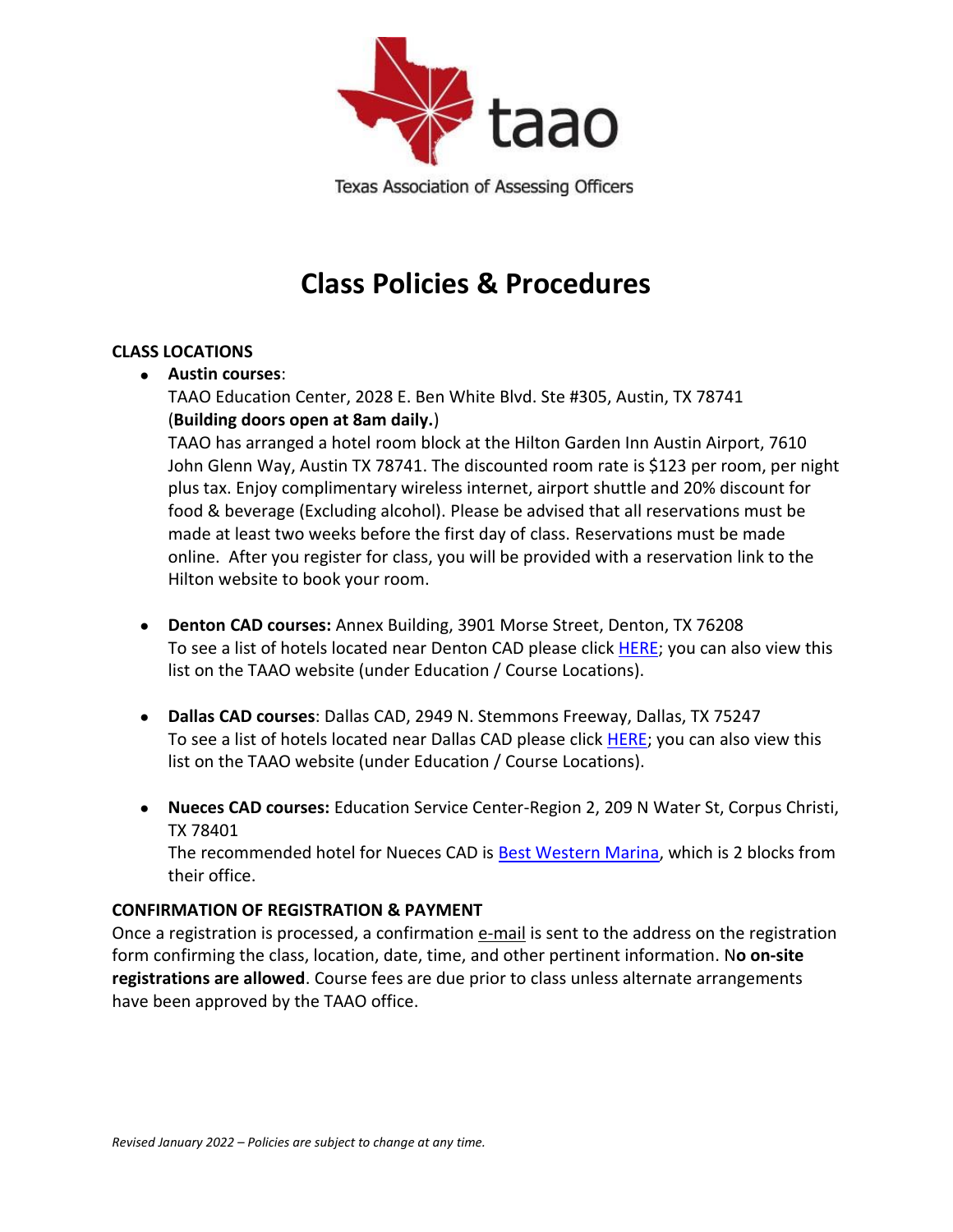## **CANCELLATION POLICY**

All cancellations must be received in writing at least seven days prior to the start date of the class and will incur a \$75 processing fee (per class cancelled). In the event TAAO cancels a class, we will refund the registration fee in full. Not showing up to a class without communication disqualifies a cancellation refund or transfer credit. **Except for USPAP Refresher, partial day classes or workshops are not eligible for refunds.**

TAAO will transfer a registration to another attendee and/or future class without charging a cancellation fee, provided:

- TAAO is notified in writing of the intent to transfer 7 days prior to the start of class, AND
- The transfer is completed within 30 days of the notice. If the transfer information is not provided by that time, TAAO will issue a refund less the cancellation fee.

## **TIME & ATTENDANCE**

Classes start at 8:30 a.m. unless stated otherwise. Sign-in opens at 8:00 a.m. each day. The TAAO Education Center is housed in the Wells Fargo Bank building. Doors open to the building at 8:00am, no earlier. Consult your confirmation email about end of course information.

TDLR does not allow partial credit to be awarded for either certification or continuing education credit; if a student does not attend 90% or more of the course, no credit will be awarded. Students must sign the roster each morning and afternoon to document attendance. Students who are taking a course for continuing education credit only are not required to attend the course review or take the exam, although they are welcome to do so.

## **WHAT TO BRING TO CLASS**

TAAO will email you the course materials one week before the start of class, which you are to print and bring with you to class. Bring a silent calculator with a 12-digit display and any personal notebooks and writing tools you prefer to use. Meeting room temperatures can vary so it is advisable to bring a light jacket.

- **USPAP Courses (31 & 32) –** Registrant is required to bring the most current USPAP Standards Manual to all USPAP courses. It can be ordered as a bound manual or PDF from the [Appraisal Foundation.](https://www.appraisalfoundation.org/imis/itemDetail?iProductCode=405&Category=PUB)
- **Appraisal of Real Property (203) & Income Approach to Value (3) Courses –** Registrant is required to bring *Property Assessment Valuation, Third Edition*, *2010* to class; it can be ordered from [IAAO.](https://www.iaao.org/store/detail.aspx?id=BK0097)
- **Property Tax Law (7)-** You must have a current copy of the Tax Code. If not, go to the Comptroller's website where you can download a copy for free. <https://comptroller.texas.gov/taxes/property-tax/legal-resource.php>